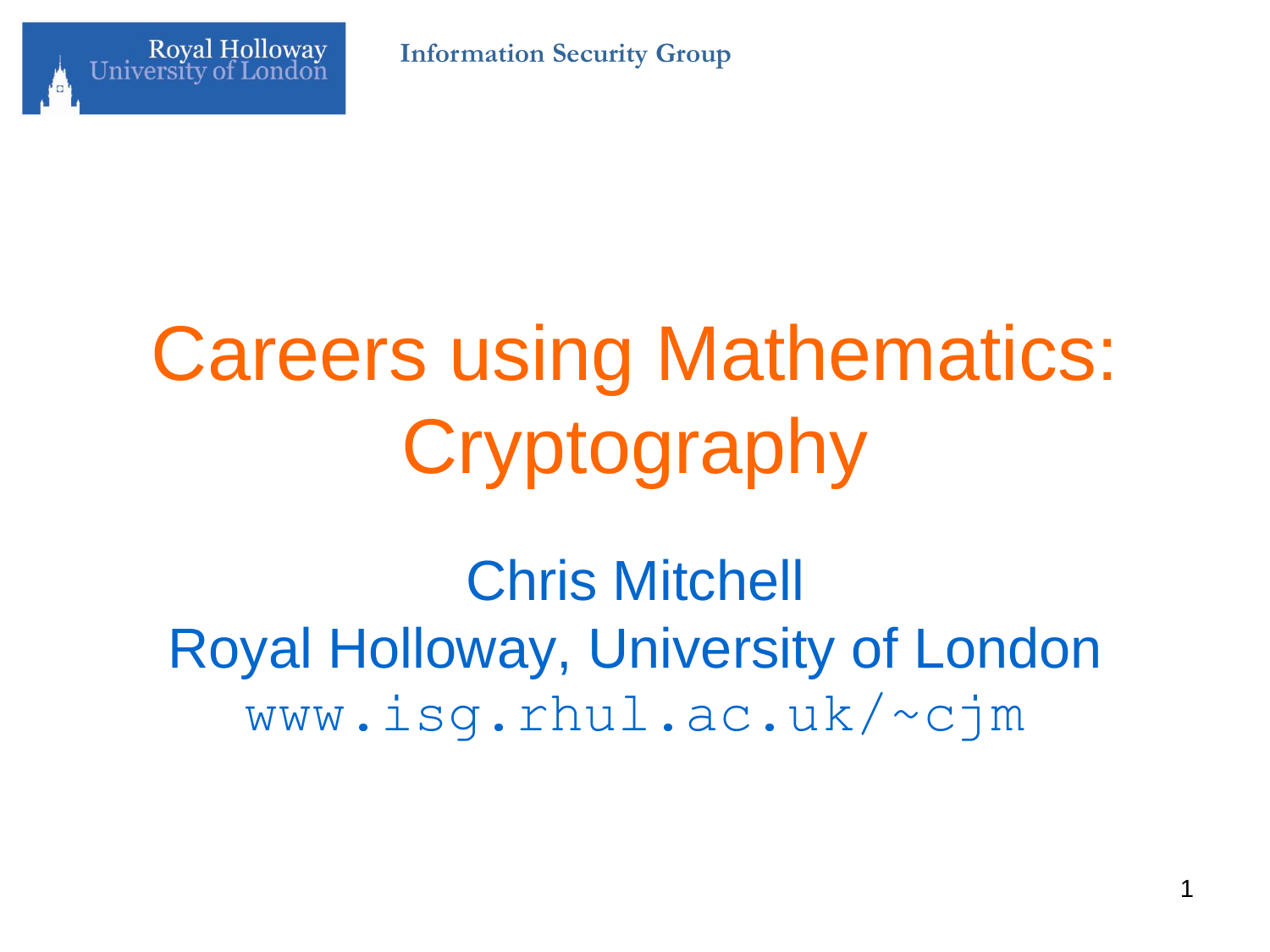

My career

- A level Maths (1972)
- BSc (1975) and PhD (1979) in Maths University of London.
- Racal Comsec (Salisbury): 1979-1985.
- HP Laboratories (Bristol): 1985-1990.
- Royal Holloway, University of London (near Windsor): 1990-present.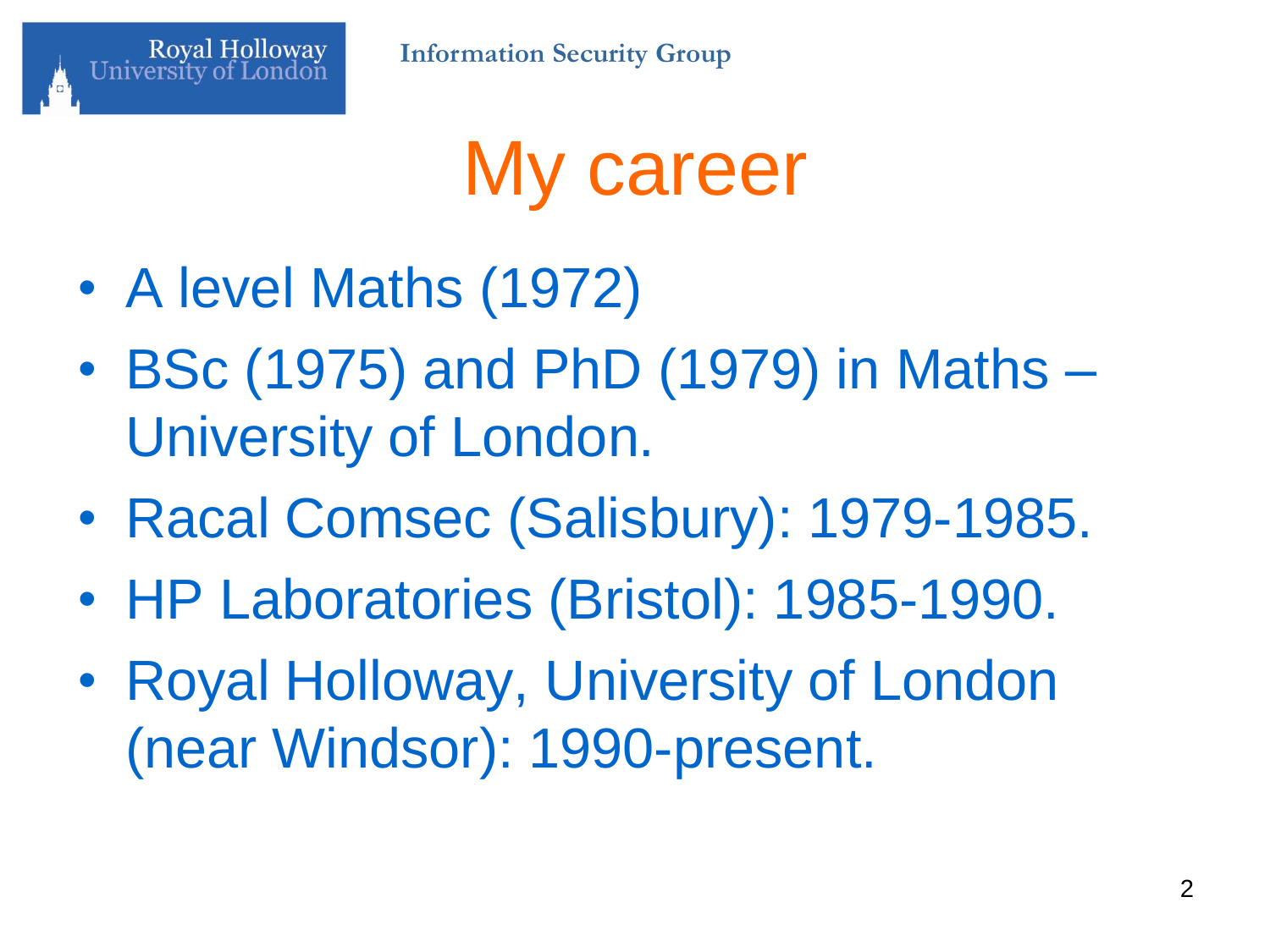

#### Uses of Maths

- Although I am a Professor of Computer Science, Maths has played a central part in my 30 year working life.
- Even when not using Maths directly, the training in thinking I received as a pure mathematician has been invaluable to me.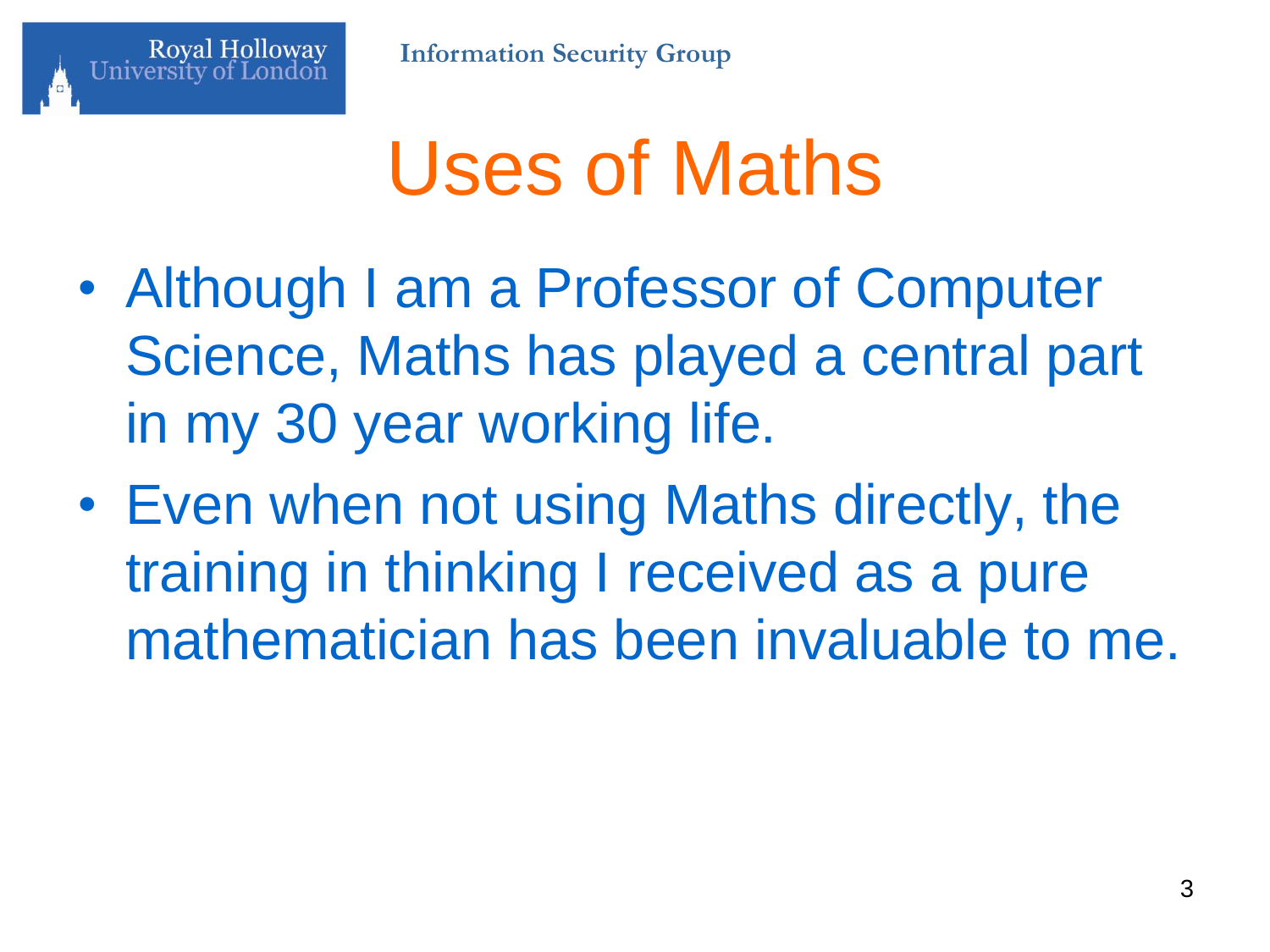

**Information Security Group**

# **Cryptography**

- Cryptography is the science of secret writing, i.e. ways of **encrypting** data to conceal it.
- It has a very long history (thousands of years).
- It is a branch of Mathematics, and modern cryptography (and cryptanalysis) uses a wide variety of types of mathematics.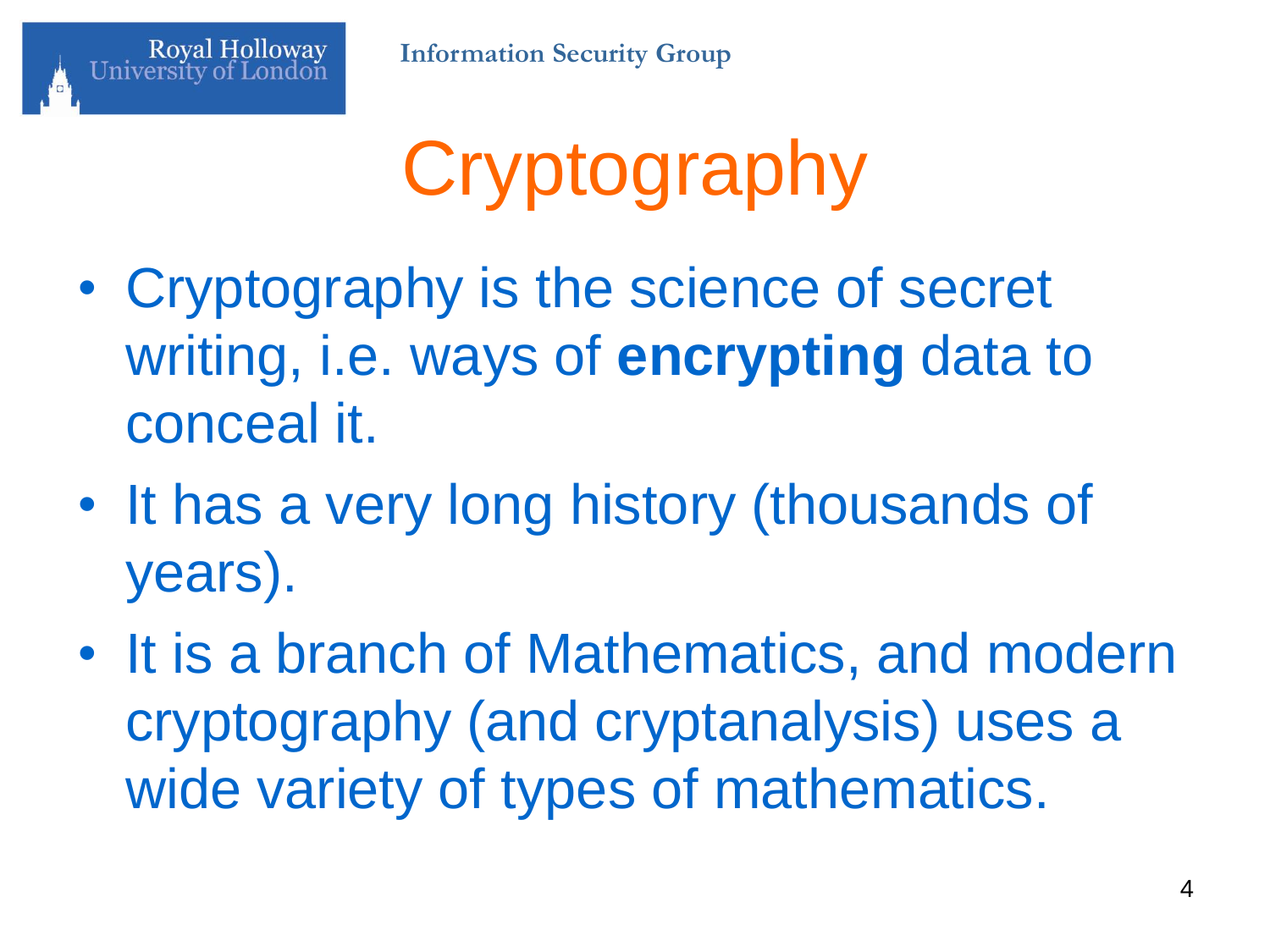

## Uses of crypto

- Cryptography is used very widely in:
	- mobile phones (protecting calls and texts);
	- banking (chip and PIN cards);

**Royal Holloway** 

- Internet (protecting transaction details using SSL, SSH, ...);
- corporate computer security;
- home computing (Windows and other OSs come with a set of crypto algorithms);
- satellite TV (e.g. Sky); ...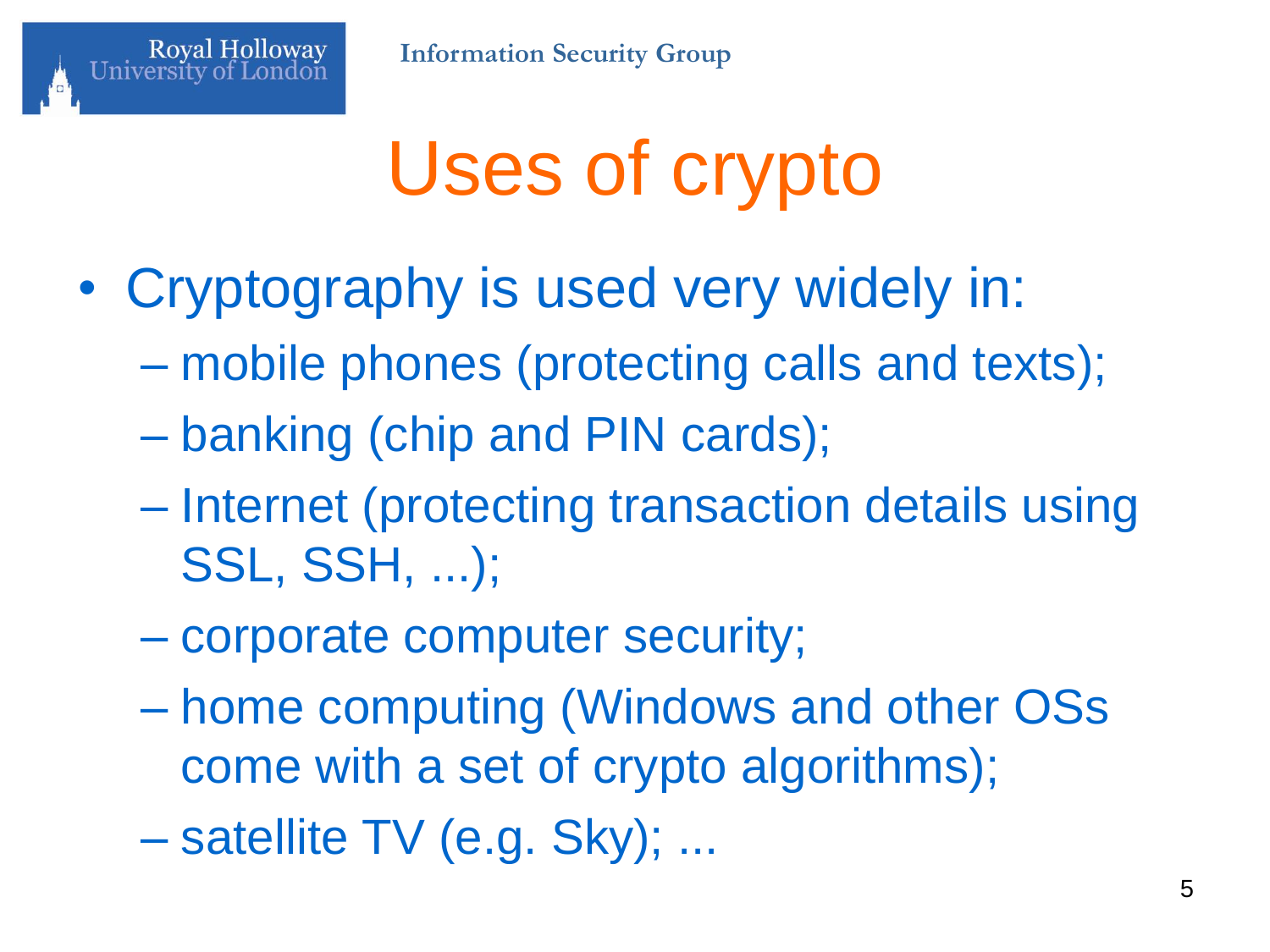

- RSA was invented in the 1970s by **R**ivest, **S**hamir and **A**dleman (working at MIT).
- It was the first practical and secure example of a public key cryptosystem.
- Now very widely used, e.g. on chip and PIN credit cards, and to protect Internet ecommerce transactions.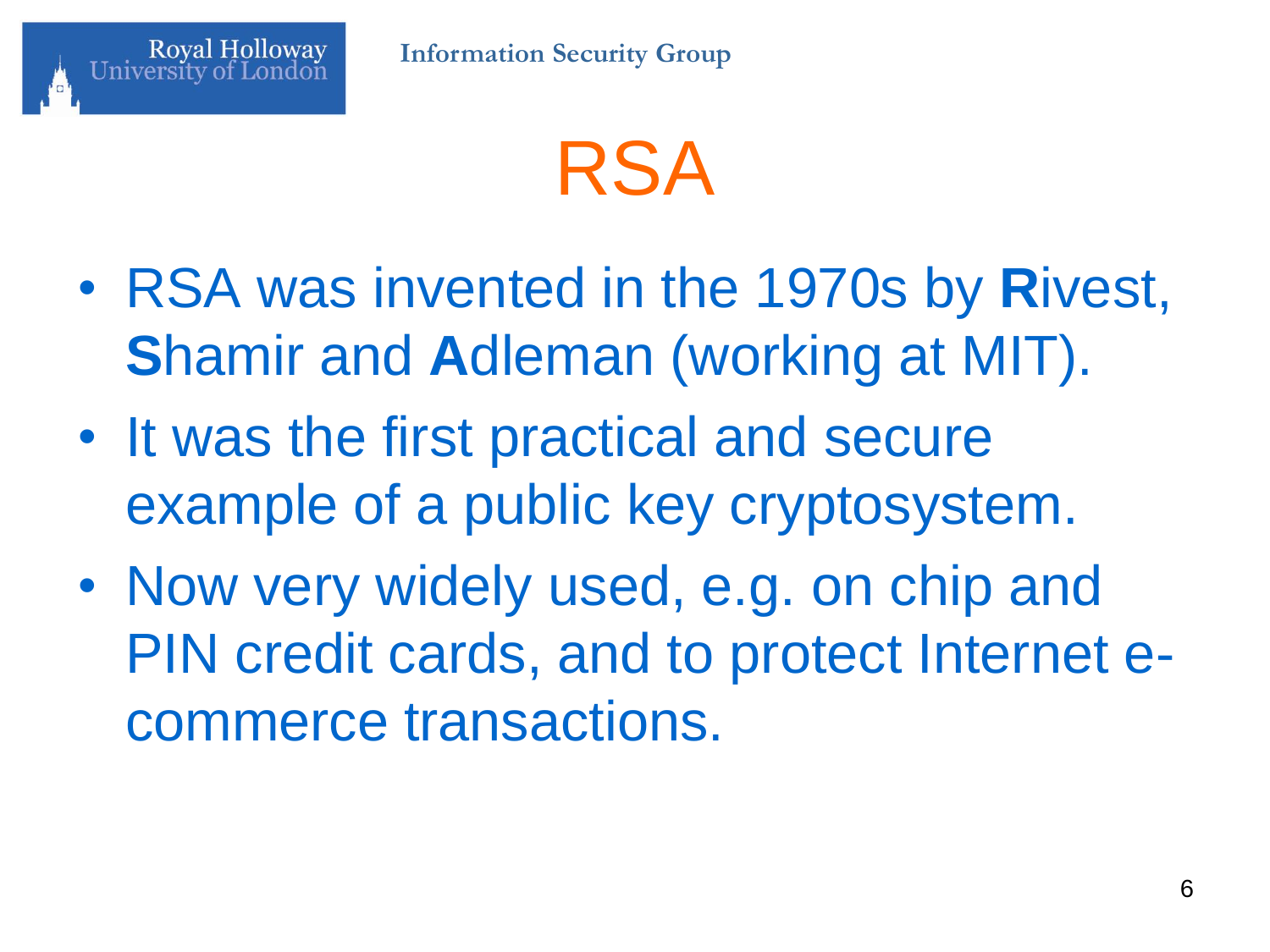## RSA – background

- RSA uses Mathematics going back hundreds of years, and which was originally invented purely for the love of the subject.
- Prime numbers: 2, 3, 5, 7, 11, ...
- RSA relies on fact that every number can be **uniquely** composed into prime factors, but that doing it is hard!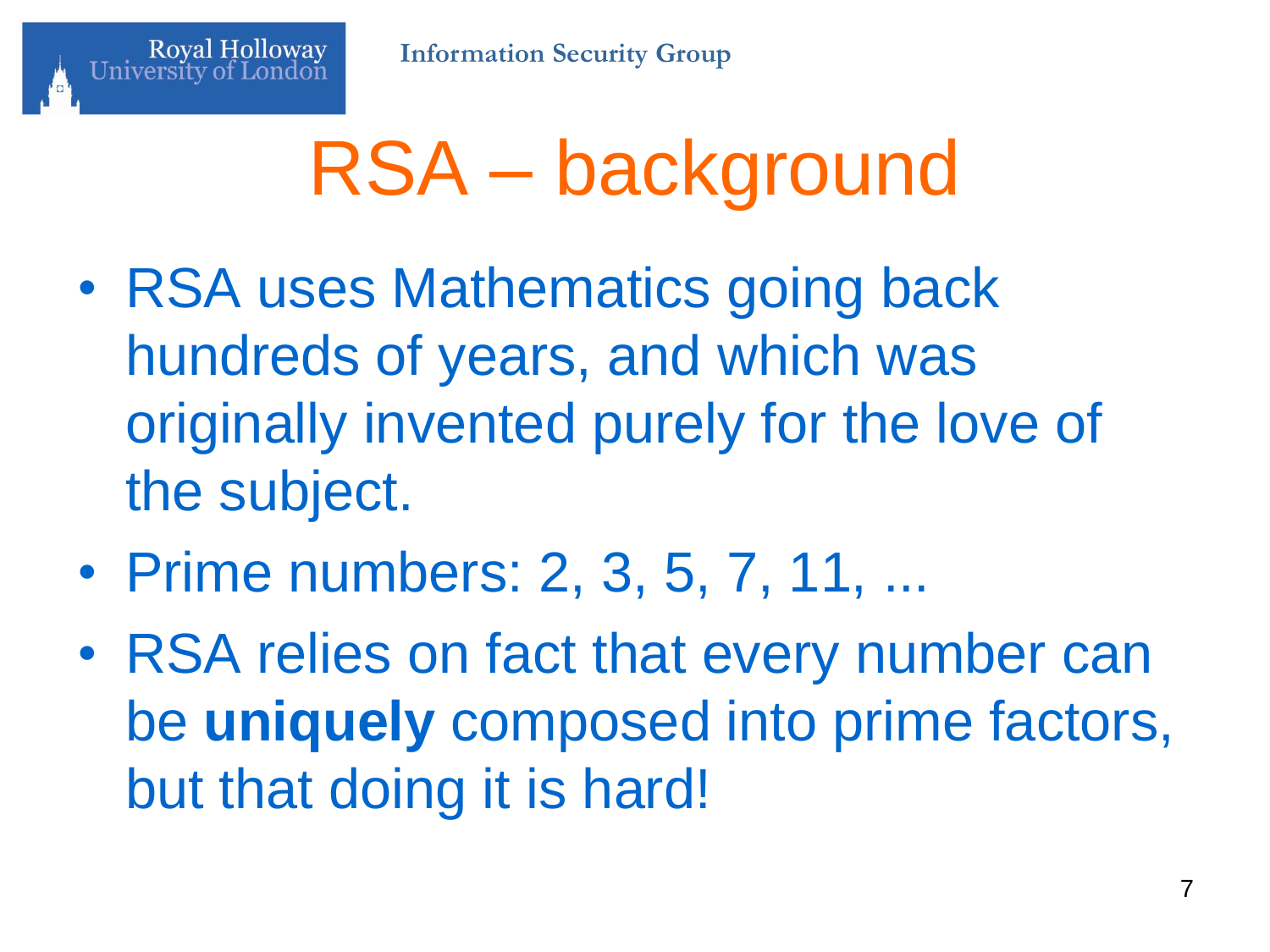## Primes and factoring

- If I give you two very large prime numbers, it is not so hard to multiply them together, even of they are very large (e.g. hundreds of digits long).
- However, if I give you their product, then finding the prime factors can be very hard.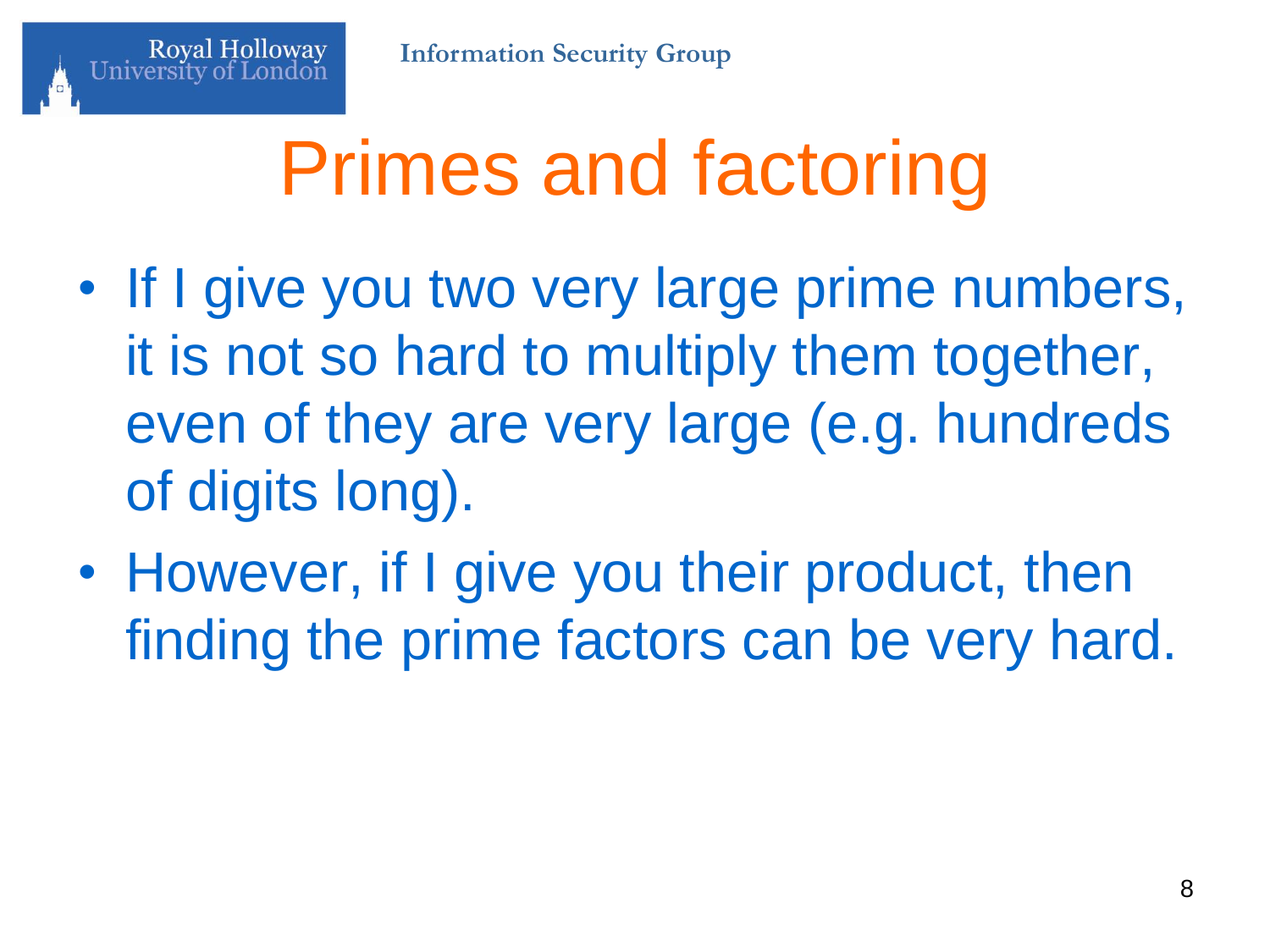

**Information Security Group**

**Examples** 

- 53 and 61 are primes
- $53 \times 61 = 3233$  (easy to do on paper or in your head).
- Find the factors of 3233 well, you could try every prime in turn, e.g. divide 3233 by 2 (do you get a whole number answer?), then by 3, then by 5, and so on ...
- But for very large numbers this will be infeasible! <sup>9</sup>